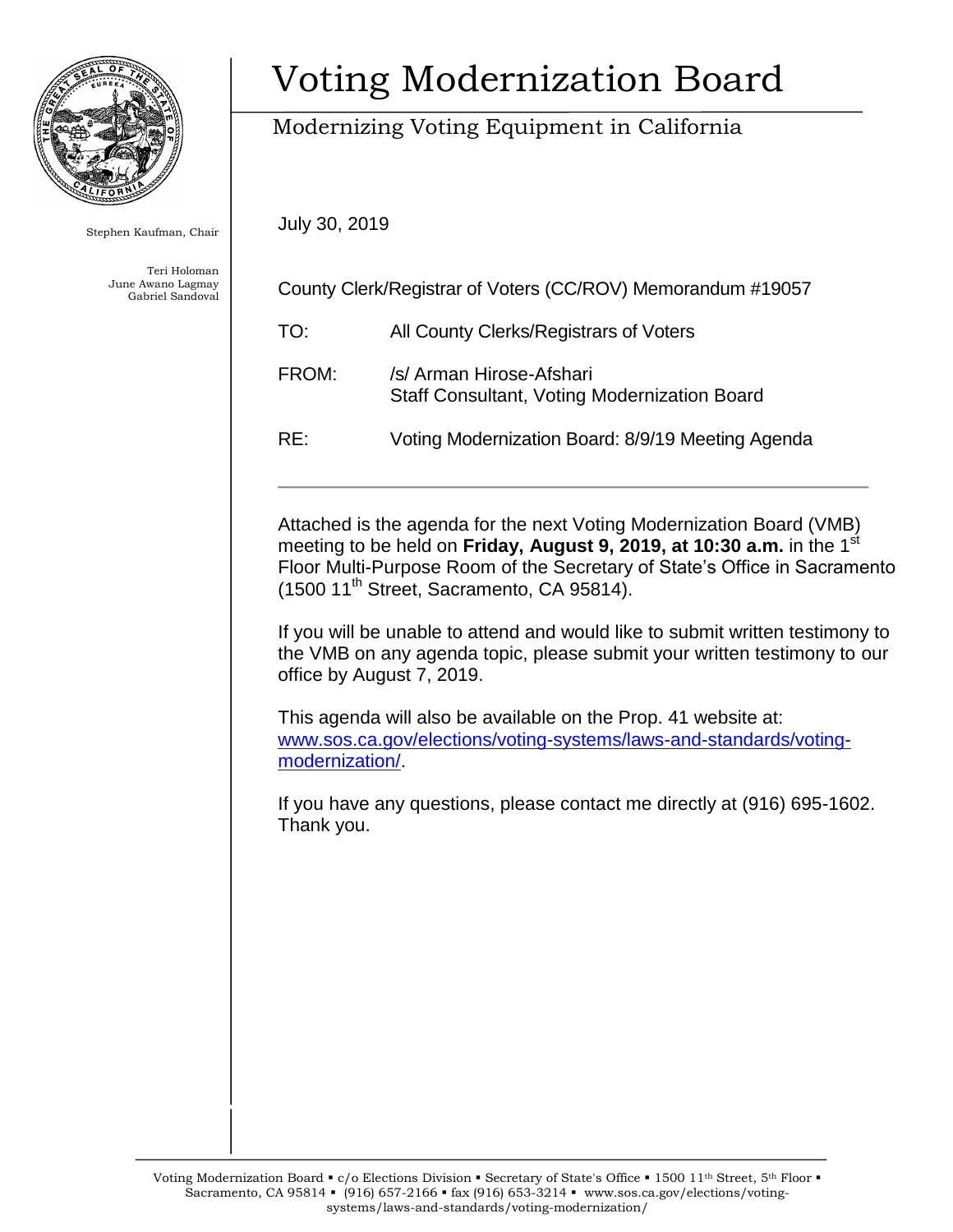

Stephen Kaufman, Chair

Teri Holoman June Awano Lagmay Gabriel Sandoval

# Voting Modernization Board

## Modernizing Voting Equipment in California

Issued on July 30, 2019

#### **Voting Modernization Board Board Meeting Friday, August 9, 2019 10:30 a.m. – 12:00 p.m.**

Secretary of State Building 1<sup>st</sup> Floor Multi-Purpose Room 1500 11th Street, First Floor Sacramento, CA 95814

### **AGENDA**

- I. Call to Order
- II. Roll Call and Declaration of Quorum
- III. Public Comment: This time is set aside for public presentations regarding Board-related matters not appearing on the Agenda. Members of the public making presentations are limited to two (2) minutes per speaker.
- IV. Adoption of May 31, 2019, Actions & Meeting Minutes
- V. Standing Items: Receive report on the following issues:
	- (A) Update on SOS Notice of Withdrawal of Certification and Conditional Approval of Voting Systems
	- (B) Update on the status of Los Angeles County's Voting Solutions for All People (VSAP) implementation
	- (C) Update on status of counties with remaining VMB Funds
- VI. Staff Report on Related Issues: Receive staff report on the following issue:
	- (A) Clarification of Elections Code Section 19254(c)(3)

Voting Modernization Board • c/o Elections Division • Secretary of State's Office • 1500 11<sup>th</sup> Street, 5<sup>th</sup> Floor • Sacramento, CA 95814 • (916) 657-2166 • fax (916) 653-3214 • https://www.sos.ca.gov/elections/voting-systems/laws-and-standards/voting-modernization/